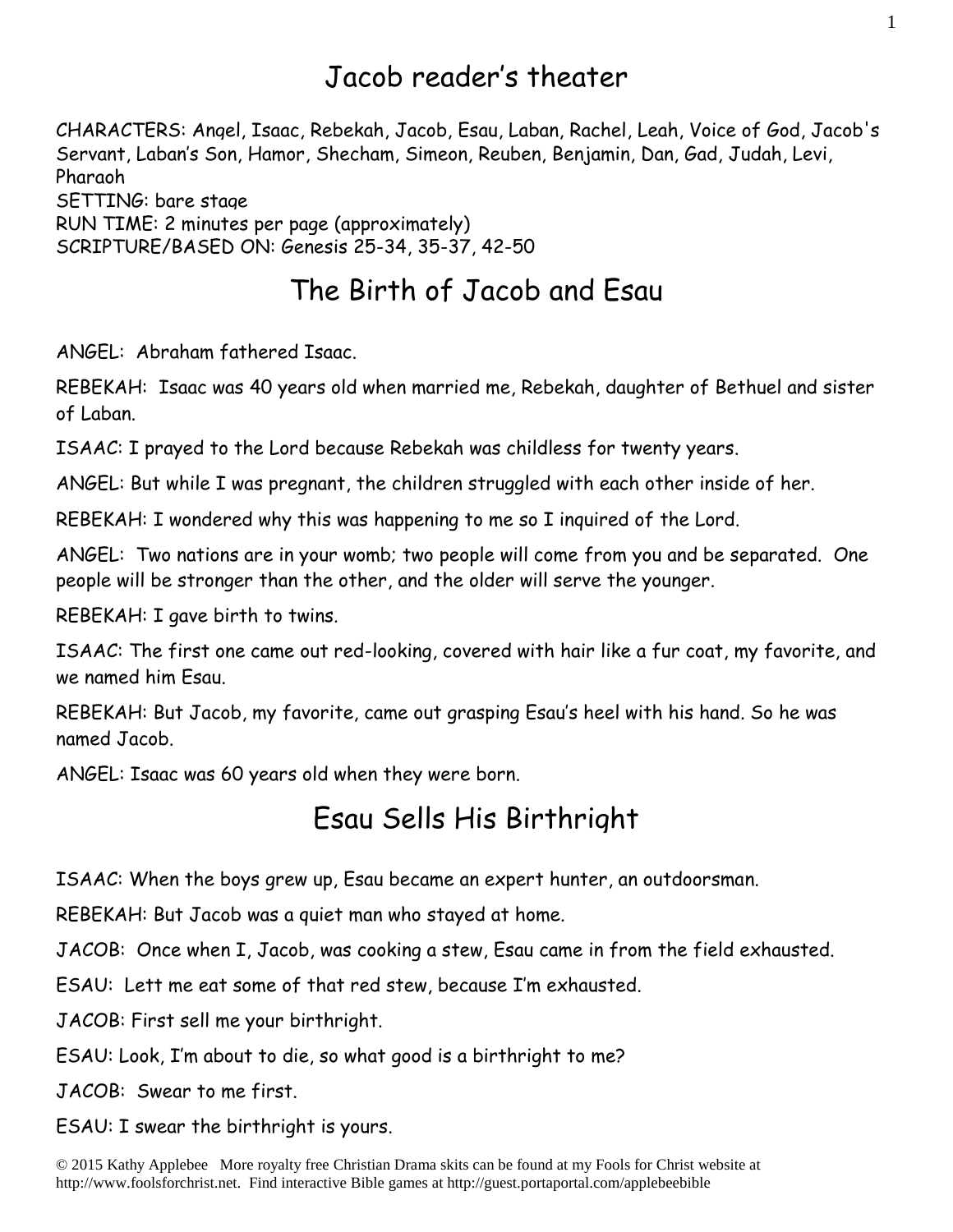JACOB: Here you go; bread and lentil stew to Esau.

ANGEL: As you can see, Esau despised his birthright.

### The Stolen Blessing

REBEKAH: When Esau was 40 years old, he took Hittite wives.

ISAAC: They made life bitter for Rebekah and Isaac.

REBEKAH: When Isaac was old and his eyes were so weak that he could not see, he called his older son Esau.

*Rebekah is obviously eavesdropping on the conversation*

ESAU: Here I am, father.

ISAAC: Look, I am old and do not know the day of my death. Take your hunting gear, your quiver and bow, and go out in the field to hunt some game for me.

ESAU: Of course, father.

ISAAC: Then make me a delicious meal that I love and bring it to me to eat, so that I can bless you before I die.

REBEKAH: *(stage whispering and motioning to Jacob*) Listen! I heard your father talking with your brother Esau. He said, 'Bring me the game and make a delicious meal for me to eat so that I can bless you in the Lord's presence before I die.'

JACOB: That's bad news for me.

REBEKAH: Go to the flock and bring me two choice young goats, and I will make them into a delicious meal for your father—the kind he loves. Then take it to your father to eat so that he may bless you before he dies.

JACOB: *(frightened and wary)* Look, my brother Esau is a hairy man, but I am a man with smooth skin. If my father touches me, it will be revealed I am a deceiver and it will bring a curse rather than a blessing on me.

REBEKAH: Let the curse be on me, my son. Just obey me and go get them for me.

JACOB: Ok.

REBEKAH: I made the delicious food Isaac wanted, took Esau's best clothes and had Jacob wear them.

JACOB: Why are you putting the goat skins on my hands and neck?

REBEKAH: So you seem as hairy as Esau. Now take your father the food.

JACOB: My father.

ISAAC: Here I am. Who are you, my son?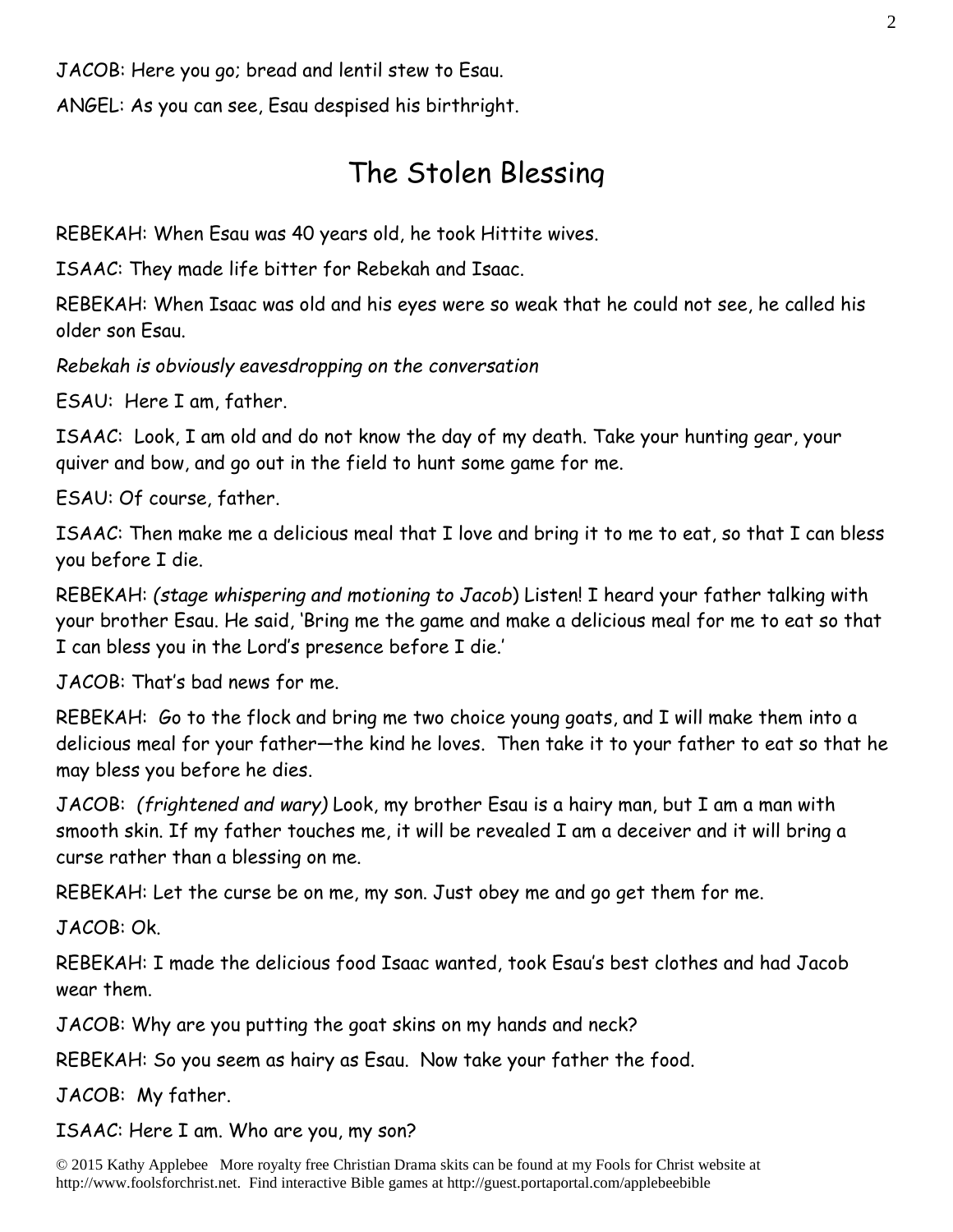JACOB: I am Esau, your firstborn. I have done as you told me. Please sit up and eat some of my game so that you may bless me.

ISAAC: How did you ever find it so quickly, my son?

JACOB: Because the Lord your God worked it out for me.

ISAAC: Please come closer so I can touch you, my son. Are you really my son Esau or not?

JACOB: Yes, I am your son.

ISAAC: The voice is the voice of Jacob, but the hands are the hands of Esau. Are you really my son Esau?

JACOB: I am.

ISAAC: Then let me eat so that I can bless you. Please come closer and kiss me, my son.

JACOB: Ok.

ISAAC: You must be Esau because the smell of my son is like the smell of a field that the Lord has blessed.

May God give to you—from the dew of the sky and from the richness of the land—an abundance of grain and new wine.

May peoples serve you and nations bow down to you. Be master over your brothers; may your mother's sons bow down to you. Those who curse you will be cursed, and those who bless you will be blessed.

JACOB: Thank you father.

ISAAC: You may go.

REBEKAH: As soon as Isaac had finished blessing Jacob and Jacob had left the presence of his father Isaac, his brother Esau arrived from the hunt.

ESAU: Let my father get up and eat some of my game, so that you may bless me.

ISAAC: Who are you?

ESAU: I am Esau your firstborn son. *(beat)* Why are you trembling uncontrollably?

ISAAC: Who was it then who hunted game and brought it to me? I ate it all before you came in, and I blessed him. Indeed, he will be blessed!

ESAU: *(loudly and bitterly)* Bless me too, my father!

ISAAC: Your brother came deceitfully and took your blessing.

ESAU: He is rightly named Jacob because he has cheated me twice now. He took my birthright, and look, now he has taken my blessing. Haven't you saved a blessing for me?

ISAAC: Look, I have made him a master over you, have given him all of his relatives as his servants, and have sustained him with grain and new wine. What then can I do for you, my son?

© 2015 Kathy Applebee More royalty free Christian Drama skits can be found at my Fools for Christ website at http://www.foolsforchrist.net. Find interactive Bible games at http://guest.portaportal.com/applebeebible ESAU: *(loudly weeping)* Do you only have one blessing, my father? Bless me too, my father!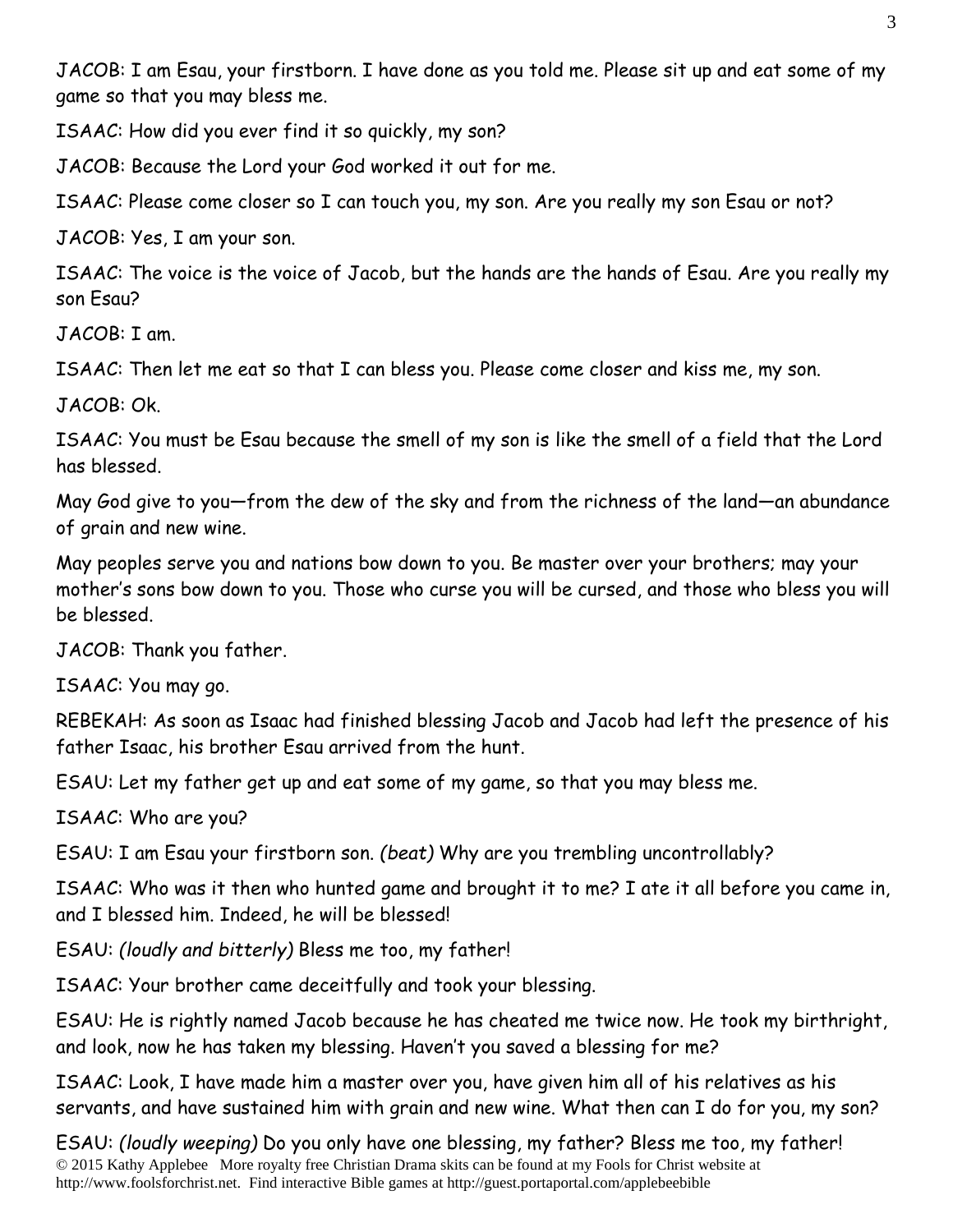ISAAC: Look, your dwelling place will be away from the richness of the land, away from the dew of the sky above.

You will live by your sword, and you will serve your brother. But when you rebel, you will break his yoke from your neck.

## Esau's Anger and Third Wife

REBEKAH: Esau held a grudge against Jacob because of the blessing his father had given him.

ESAU: The days of mourning for my father are approaching; then I will kill my brother Jacob.

REBEKAH: I didn't want Cain and Abel all over again. *(to ESAU)* Listen, your brother Esau is consoling himself by planning to kill you. Flee at once to my brother Laban in Haran, and stay with him for a few days until your brother's anger subsides.

JACOB: Until his rage turns away and he forgets what I did to him.

REBEKAH: Then I will send for you and bring you back from there. Why should I lose you both in one day?

JACOB: Alright.

REBEKAH: *(to ISAAC)* I'm sick of my life because of these Hittite women.

JACOB: I agree. They worship idols and demons.

REBEKAH: They practice sorcery. If Jacob marries a Hittite woman like one of them what good is my life?

ISAAC: We shall send him to your brother Laban to get a wife from there.

REBEKAH: That will be good.

ISAAC: Jacob, marry one of the daughters of Laban, your mother's brother.

REBEKAH: May God Almighty bless you and make you fruitful and multiply you so that you become an assembly of peoples.

ISAAC: May God give you and your offspring the blessing of Abraham so that you may possess the land where you live as a foreigner, the land God gave to Abraham.

ESAU: I get it now. My father disapproves of the Canaanite women. I'll fix that. I'll marry one of Uncle Ishmael's daughters.

## Jacob at Bethel

ANGEL: Jacob left and his first night away from home he had a dream.

JACOB: I saw a stairway set on the ground with its top reaching heaven. God's angels were going up and down on it.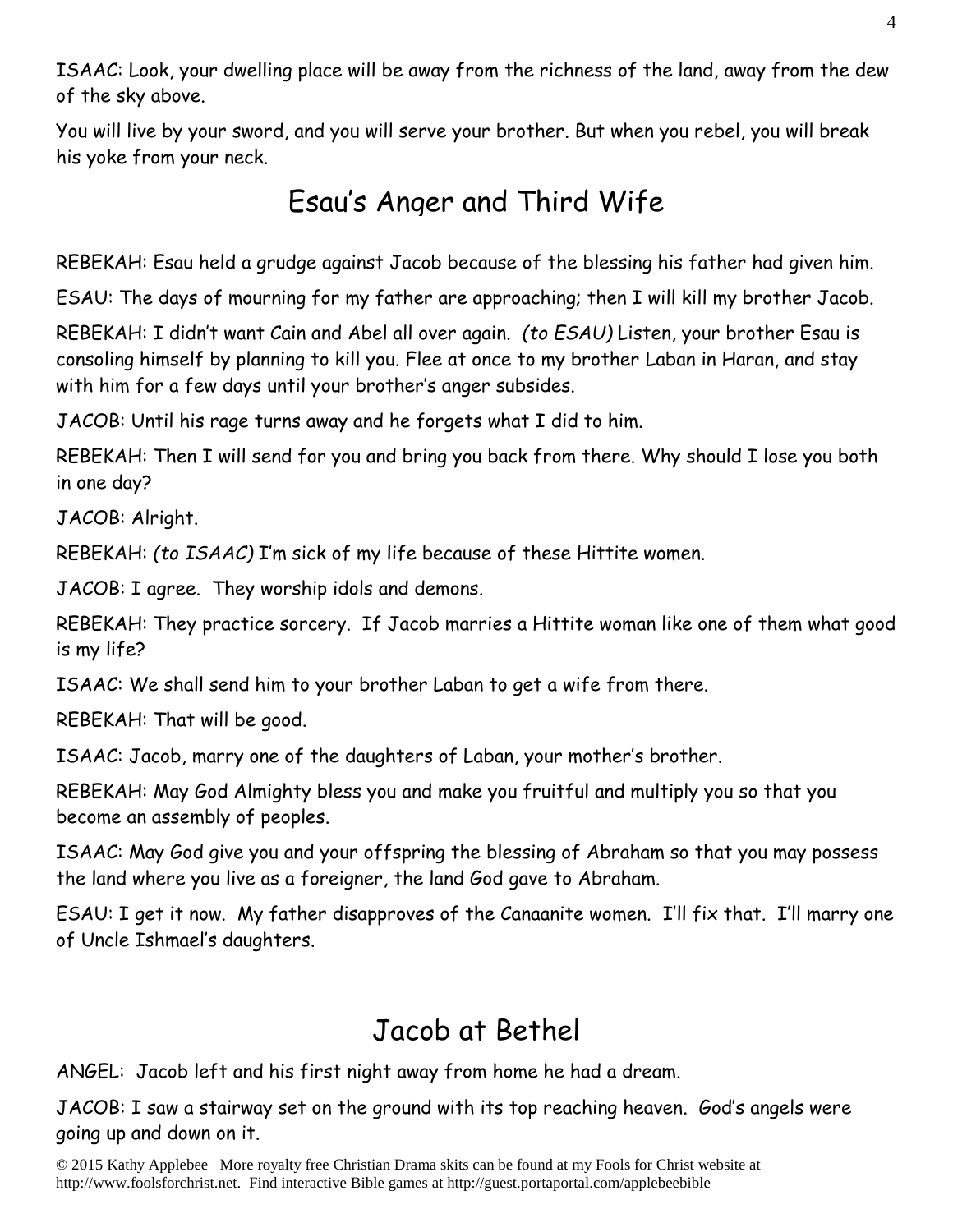VOICE OF GOD: I am Yahweh, the God of your father Abraham and the God of Isaac. I will give you and your offspring the land that you are now sleeping on.

ALL: Your offspring will be like the dust of the earth,

VOICE OF GOD: and you will spread out toward the west, the east, the north, and the south.

ALL: All the peoples on earth will be blessed through you and your offspring.

VOICE OF GOD: Look, I am with you and will watch over you wherever you go. I will bring you back to this land, for I will not leave you until I have done what I have promised you.

JACOB: Surely the Lord is in this place, and I did not know it. What an awesome place this is! This is none other than the house of God. This is the gate of heaven.

ANGEL: Early in the morning Jacob took the stone that was near his head and set it up as a marker. He poured oil on top of it

JACOB: I name this place Bethel.

ANGEL: Then Jacob made a vow with three conditions

JACOB: If God will be with me and watch over me on this journey, if He provides me with food to eat and clothing to wear, and if I return safely to my father's house,

ANGEL: Those were Jacob's conditions

JACOB: then the Lord will be my God. This stone that I have set up as a marker will be God's house, *(looking toward heaven)* and I will give to You a tenth of all that You give me.

## Jacob, his wives and children

ANGEL: Jacob resumed his journey. He stopped at a well where three flocks of sheep were lying, waiting to be watered from this well.

JACOB: My brothers! Where are you from?

SHEPHERDS: We're from Haran.

JACOB: Do you know Laban grandson of Nahor? Is he well?

SHEPHERDS: Yes, and here is his daughter Rachel, coming with his sheep.

JACOB: *(shading his eyes to look at her)* She is an absolute knock out!

RACHEL: As soon as Jacob saw me, his uncle Laban's daughter Rachel, with our sheep he watered the sheep.

JACOB: I am Rebekah's son, your cousin.

RACHEL: I ran and told my father, who then ran out to meet Jacob.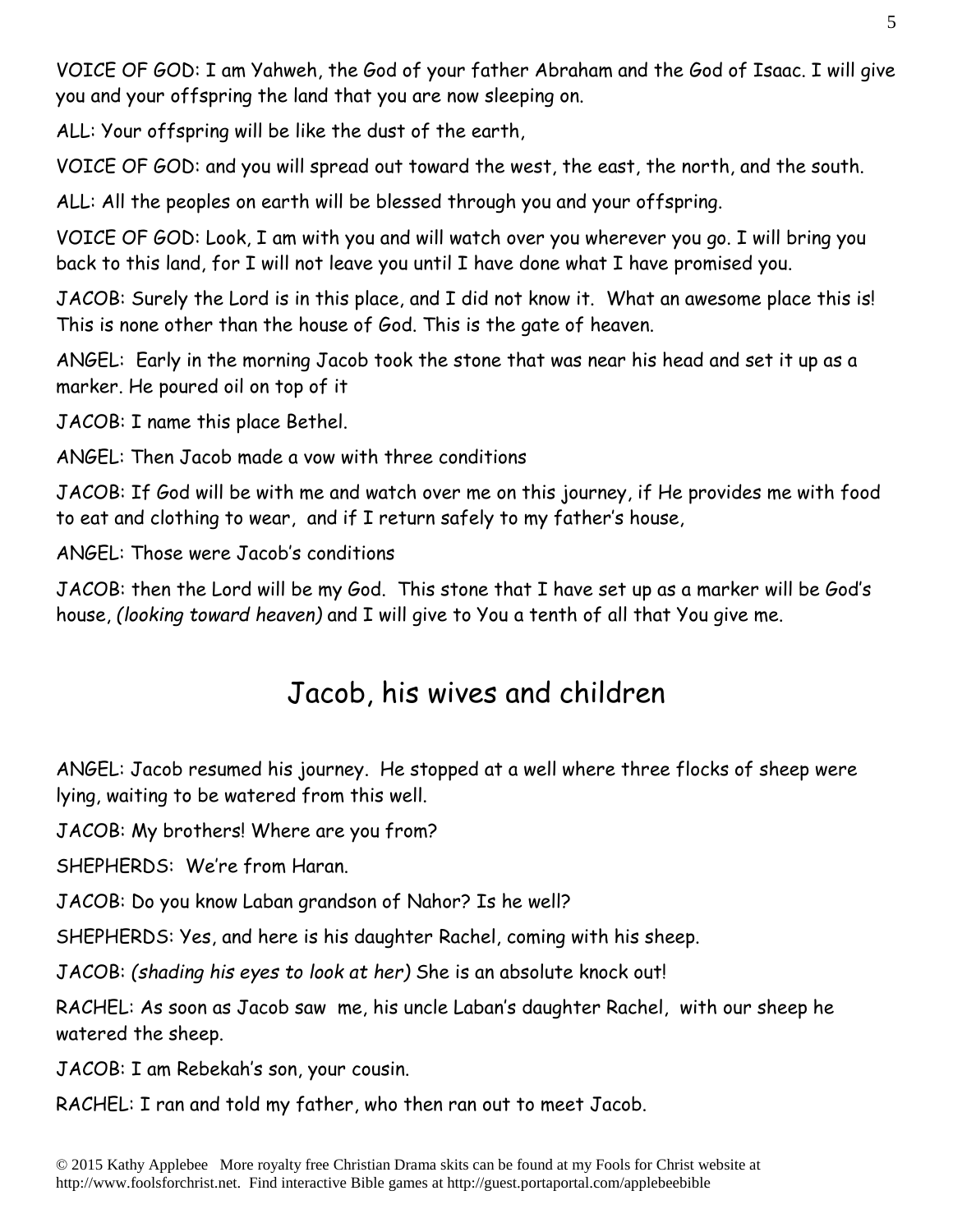LABAN: *(hugging and kissing his cheeks)* Come to my house. Let me catch you up on the news and all that had happened. You are my own flesh and blood.

RACHEL: After Jacob had stayed a month, Laban asked Jacob.

LABAN: Just because you're my relative, should you work for me for nothing? Tell me what your wages should be.

LEAH: Now Laban had two daughters. I was the older one named Leah. Rachel was my younger sister.

RACHEL: Leah had ordinary eyes, but I was shapely and beautiful. Jacob loved me.

JACOB: I'll work for you seven years for your younger daughter Rachel.

LABAN: Better that I give her to you than to some other man. Stay with me.

LEAH: *(jealously)* So Jacob worked seven years for Rachel, and they seemed like only a few days to him because of his love for her.

JACOB: Give me my wife, for my time is completed.

LABAN: Of course. I'll invite all the men of the place to a wedding feast. (aside to audience) but I'll substitute my daughter Leah as the bride.

LEAH: Laban gave his slave Zilpah me as her slave.

JACOB: When morning came, there was Leah! (tp LLL) What is this you have done to me? Wasn't it for Rachel that I worked for you? Why have you deceived me?

LEAH: *(aside to audience)* Maybe it reminded Jacob of how he and his mother had deceived his father Isaac.

LABAN: It is not the custom in this place to give the younger daughter in marriage before the firstborn. Complete this week of wedding celebration, and we will also give you this younger one in return for working yet another seven years for me.

JACOB: Si I did just that. I finished the week of celebration, and Laban finally gave me Rachel as my wife.

RACHEL: Laban gave me his slave Bilhah

LEAH: *(resentfully)* Jacob loved Rachel more than Leah.

JACOB: I worked for Laban another seven years.

LEAH: When the Lord saw that I was unloved, He opened my womb

RACHEL: But I was unable to conceive. Leah conceived and gave birth to a son.

LEAH: I named him Reuben, because the Lord has seen my affliction; surely my husband will love me now.

JACOB: Reuben sounds like the Hebrew for *he has seen my misery*; the name means *see, a son*.

LEAH: I conceived again, gave birth to a son, I named Simeon.

© 2015 Kathy Applebee More royalty free Christian Drama skits can be found at my Fools for Christ website at http://www.foolsforchrist.net. Find interactive Bible games at http://guest.portaportal.com/applebeebible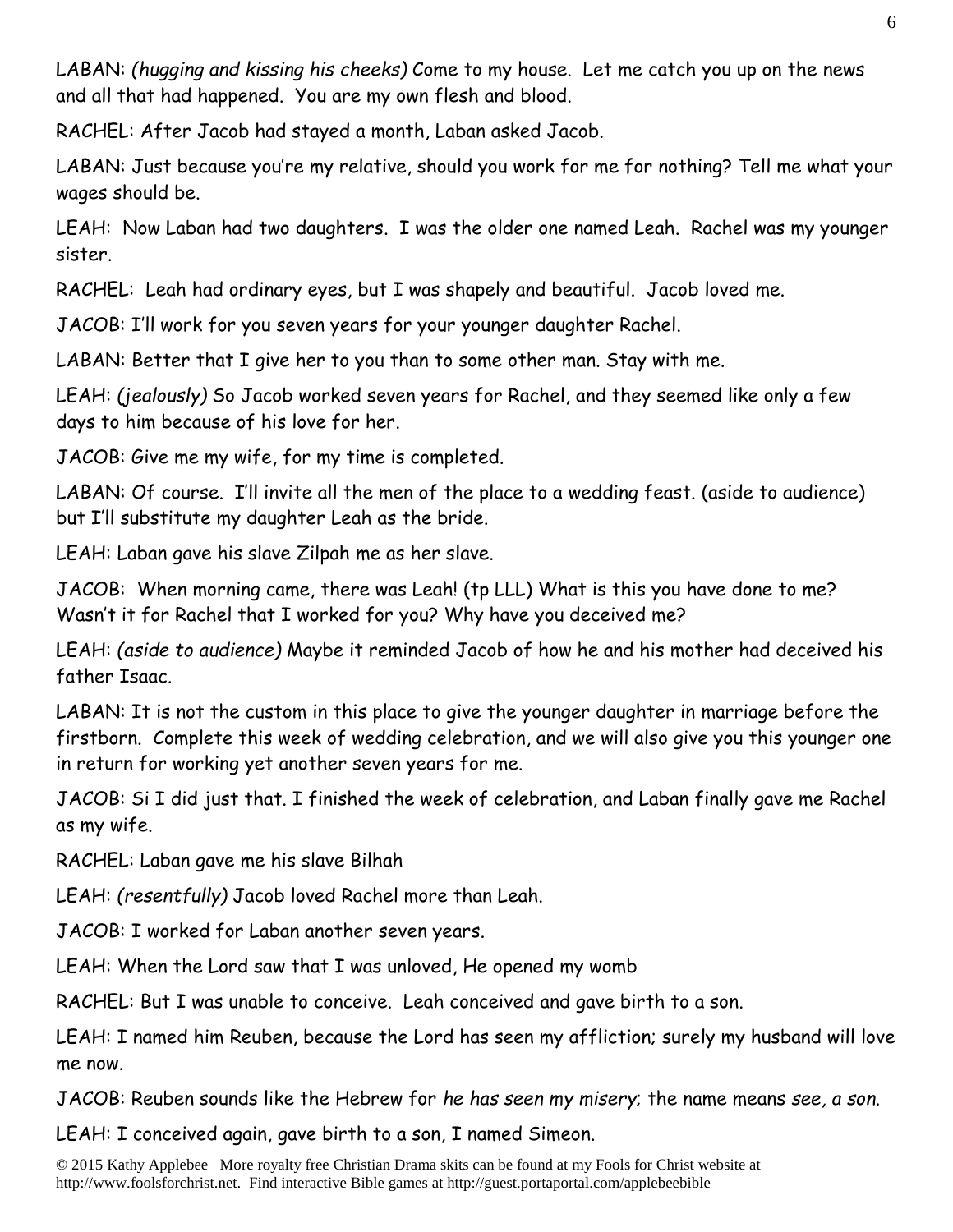JACOB: Simeon probably means *one who hears*

LEAH: The Lord heard that I am unloved and has given me this son also.

RACHEL: Leah conceived again, gave birth to another son she named Levi.

LEAH: At last, my husband will become attached to me because I have borne three sons for him.

JACOB: Levi sounds like the Hebrew for *attached.*

RACHEL: Leah conceived again, gave birth to a son she named Judah.

LEAH: This time I will praise the Lord.

JACOB: Judah sounds like the Hebrew for *praise.* Then Leah stopped having children.

RACHEL: I envied my sister. *(to JACOB)* Give me sons, or I will die!

JACOB: *(angry)* Am I in God's place, who has withheld children from you?

RACHEL: Here is my slave Bilhah. Go sleep with her, and she'll bear children for me so that through her I too can build a family

JACOB: Bilhah conceived and bore Jacob a son Rachel names Dan.

RACHEL: God has vindicated me; yes, He has heard me and given me a son.

JACOB: Bilhah conceived a second son Rachel named Naphtali.

RACHEL: In my wrestlings with God, I have wrestled with my sister and won.

LABAN: When I saw that I had stopped having children, I gave my slave Zilpah to Jacob as a wife.

ZILPAH: I bore Jacob two sons. Leah named one Gad.

LEAH: What good fortune

ZILPAH: And the other Asher.

LEAH: I am happy that the women call me happy.

RACHEL: *(hinting at being upset)* Leah gave birth to a fifth son she named Issachar.

LEAH: God has rewarded me for giving my slave to my husband.

RACHEL: *(exasperated)* Then she had a sixth son she named Zebulun.

LEAH: God has given me a good gift. This time my husband will honor me because I have borne six sons for him.

RACHEL: *(envious)* Later, Leah bore a daughter named Dinah.

JACOB: Then God remembered Rachel. He listened to her and opened her womb.

RACHEL: Finally! My Joseph, a son of my own! God has taken away my shame. May the Lord add another son to me.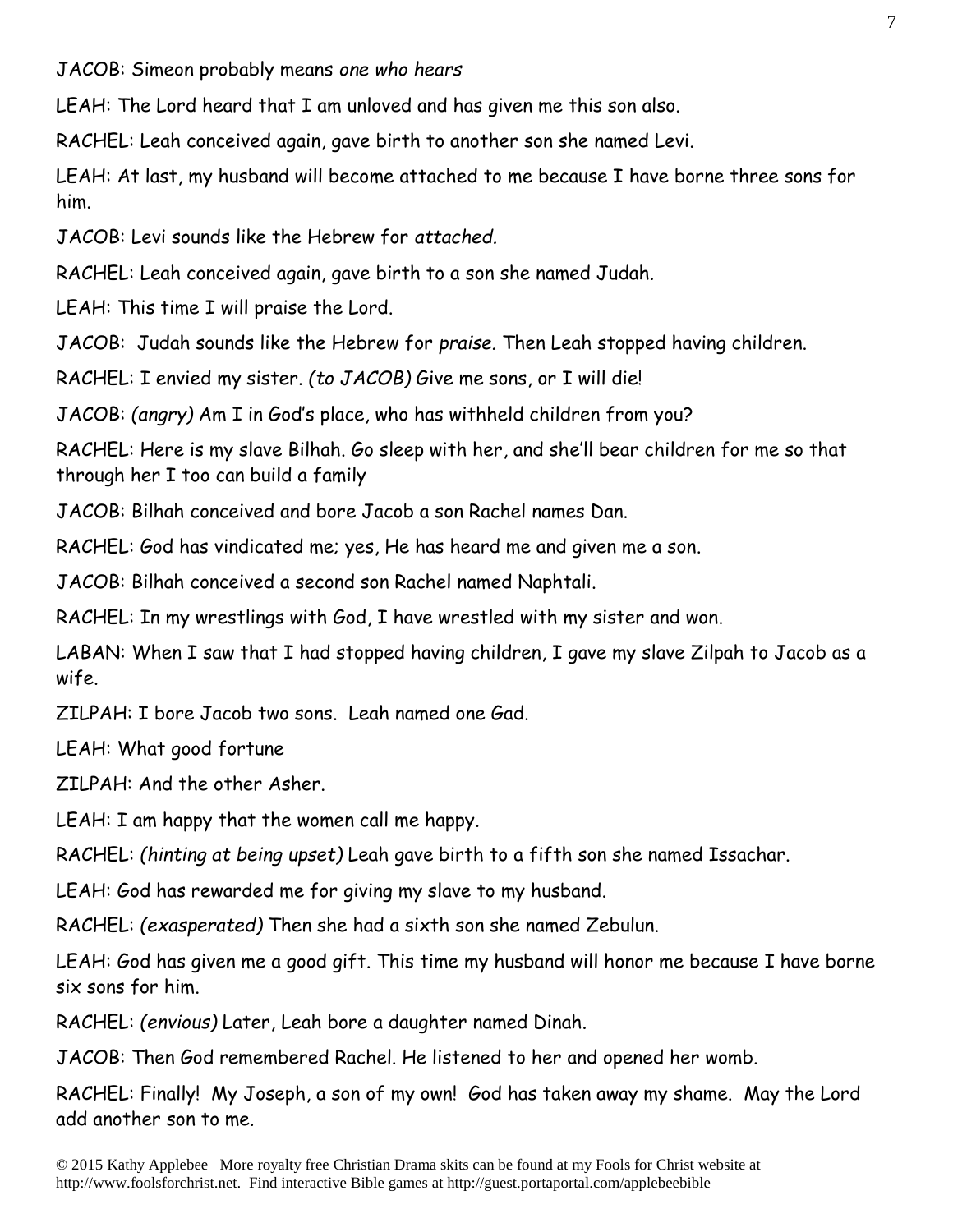## Jacob's Flocks Multiply

JACOB*: (to LABAN)* Send me on my way so that I can return to my homeland. Give me my wives and my children that I have worked for, and let me go. You know how hard I have worked for you.

LABAN: If I have found favor in your sight, stay. I have learned by divination that the Lord has blessed me because of you. Name your wages, and I will pay them.

JACOB: You know what I have done for you and your herds. For you had very little before I came, but now your wealth has increased. The Lord has blessed you because of me. And now, when will I also do something for my own family?

LABAN: What should I give you?

JACOB: You don't need to give me anything. If you do this one thing for me, I will continue to shepherd and keep your flock. Let me go through all your sheep today and remove every sheep that is speckled, spotted, or dark-colored sheep and goats. Such will be my wages.

LABAN: Alright.

JACOB: In the future when you come to check on my wages, my honesty will testify for me. If I have any female goats that are not speckled or spotted, or any lambs that are not black, they will be considered stolen.

LABAN: Good, let it be as you have said. *(aside, whisper)* My sons, quick!

SON: What is it father?

LABAN: Remove the streaked and spotted male goats and all the speckled and spotted female goats—every one that had any white on it—and every dark-colored one among the lambs, and put a three-day journey between yourselves and Jacob.

RACHEL: After the next breeding season, Jacob separated the lambs and flocks.

LEAH: Jacob became very rich. He had many flocks, male and female slaves, and camels and donkeys.

### Jacob Separates from Laban

SON: Jacob has taken all that was our father's and has built this wealth from what belonged to our father.

JACOB: I can tell from Laban's face that his attitude toward me was not the same. *(bows head in prayer)* 

VOICE OF GOD: Go back to the land of your fathers and to your family, and I will be with you.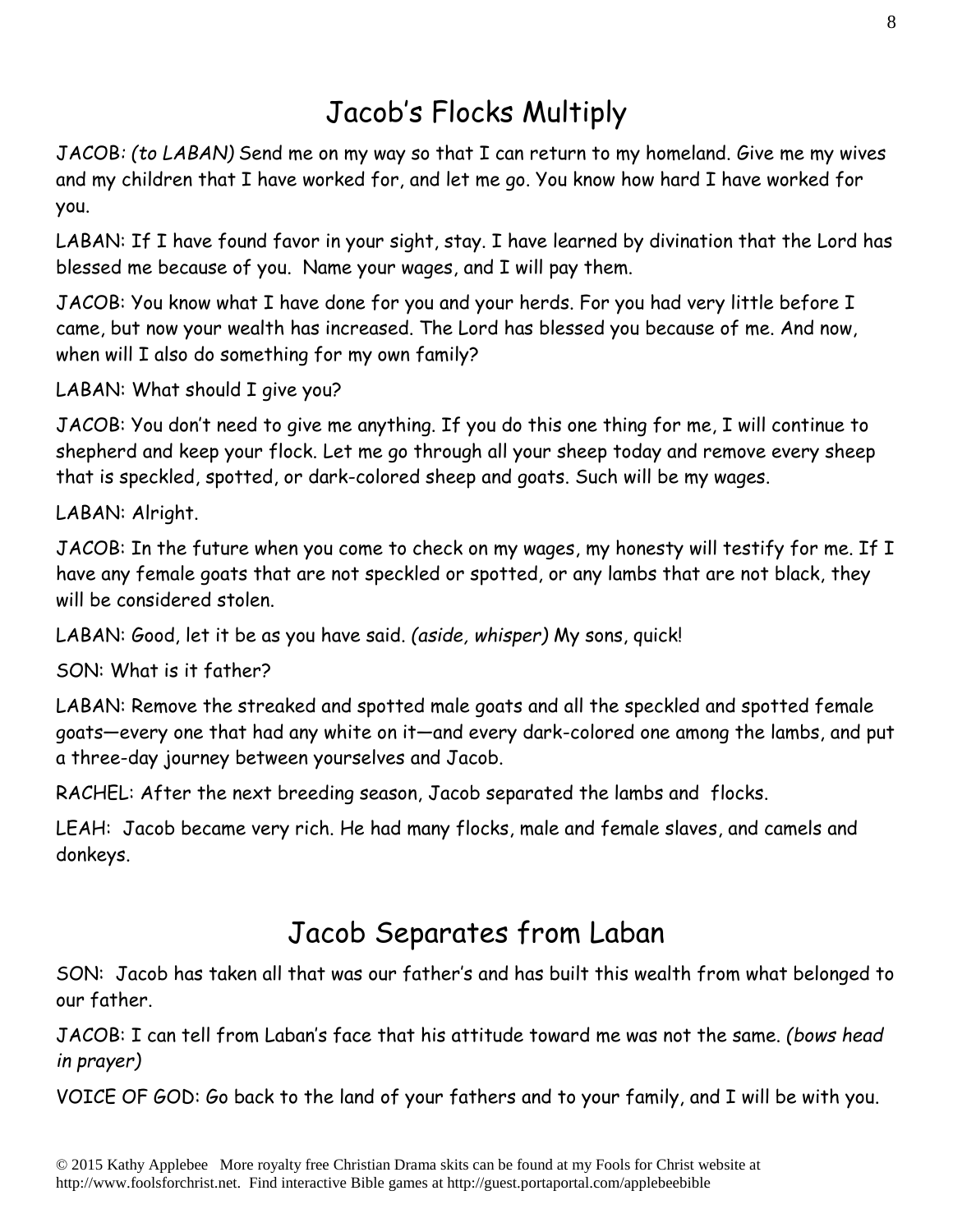JACOB: *(to Rachel and Leah)* I can see from your father's face that his attitude toward me is not the same, but the God of my father has been with me.

LEAH: You have worked hard for our father

JACOB: and he has cheated me and changed my wages 10 times. But God has not let him harm me.

RACHEL: True. If he said, 'The spotted sheep will be your wages,' then all the sheep were born spotted.

LEAH: If he said, 'The streaked sheep will be your wages,' then all the sheep were born streaked.

JACOB: God has taken away your father's herds and given them to me. He has told me to get up, leave this land, and return to my native land.'"

Rachel: Do we have any portion or inheritance in our father's household?

LEAH: Are we not regarded by him as outsiders? For he has sold us and has certainly spent our money.

RACHEL: In fact, all the wealth that God has taken away from our father belongs to us and to our children.

LEAH: So do whatever God has said to you.

JACOB: Saddle the camels and round up the herds. We're off to Canaan.

RACHE30 I'll be right there. (aside to audience) Right after I steal my father's household idols.

LABAN: That sneaky Jacob! Running off with my daughters. Saddle up. We're going after them.

VOICE OF GOD: Watch yourself! Don't say anything to Jacob, either good or bad.

LABAN: What have you done? You have deceived me and taken my daughters away like prisoners of war! Why did you secretly flee from me, deceive me, and not tell me?

JACOB: Ummm …

LABAN: I would have sent you away with joy and singing, with tambourines and lyres, but you didn't even let me kiss my grandchildren and my daughters. You have acted foolishly.

JACOB: I was afraid. I thought you would take your daughters from me by force

LABAN: I could do you great harm, but last night the God of your father said to me: 'Watch yourself. Don't say anything to Jacob, either good or bad.' Now you have gone off because you long for your father—but why have you stolen my gods?

JACOB: If you find your gods with anyone here, he will not live! Before our relatives, point out anything that is yours and take it.

LEAH: Jacob did not know that Rachel had stolen the idols.

© 2015 Kathy Applebee More royalty free Christian Drama skits can be found at my Fools for Christ website at http://www.foolsforchrist.net. Find interactive Bible games at http://guest.portaportal.com/applebeebible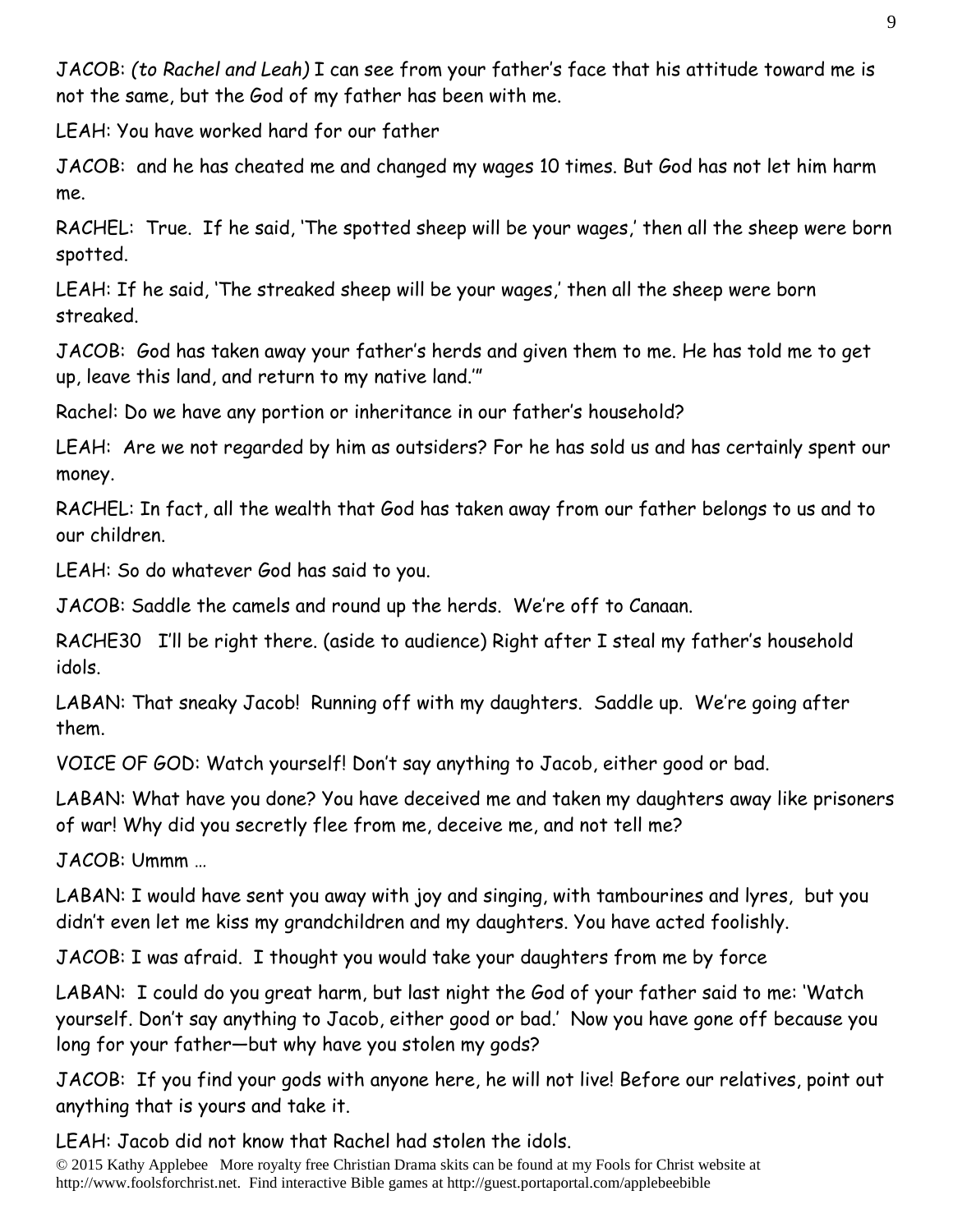LABAN: Search all the tents starting with Jacob's.

JACOB: They found nothing in any tent.

LEAH: Rachel hid the gods in a saddlebag and sat on them.

RACHEL: Sir, don't be angry that I cannot stand up in your presence; I am having my period.

LEAH: So Laban searched, but could not find the household idols.

JACOB: What is my crime? What is my sin, that you have pursued me? You've searched all my possessions! Have you found anything of yours? Put it here before my relatives and yours, and let them decide between the two of us.

LABAN: I found nothing.

JACOB: I've been with you these 20 years. Your ewes and female goats have not miscarried, and I have not eaten the rams from your flock. I did not bring you any of the flock torn by wild beasts; I myself bore the loss.

LABAN: True. I demanded payment for what was stolen by day or by night.

JACOB: The heat consumed me by day and the frost by night, and sleep fled from my eyes. For 20 years I have worked in your household—14 years for your two daughters and six years for your flocks—and you have changed my wages 10 times!

LABAN: Maybe.

JACOB: If the God of my father, the God of Abraham, the Fear of Isaac, had not been with me, certainly now you would have sent me off empty-handed. But God has seen my affliction and my hard work, and He issued His verdict last night.

LABAN: The daughters are my daughters; the sons, my sons; and the flocks, my flocks! Everything you see is mine! But let's make a covenant, you and I. Let it be a witness between the two of us.

JACOB: Fine. Here's marker stone. The rest of you make a mound of other stones.

LABAN: This mound, called Mizpah,

JACOB: May the Lord watch between you and me when we are out of each other's sight.

LABAN: If you mistreat my daughters or take other wives, though no one is with us, understand that God will be a witness between you and me.

JACOB: Agreed.

LABAN: Mizpah is a witness that I will not pass beyond this mound to you, and you will not pass beyond this mound and this marker to do me harm. The God of Abraham, and the gods of Nahor—the gods of their father—will judge between us.

JACOB: I swear by the Fear of my father Isaac.

LEAH: Jacob offered a sacrifice and invited his relatives to eat a meal.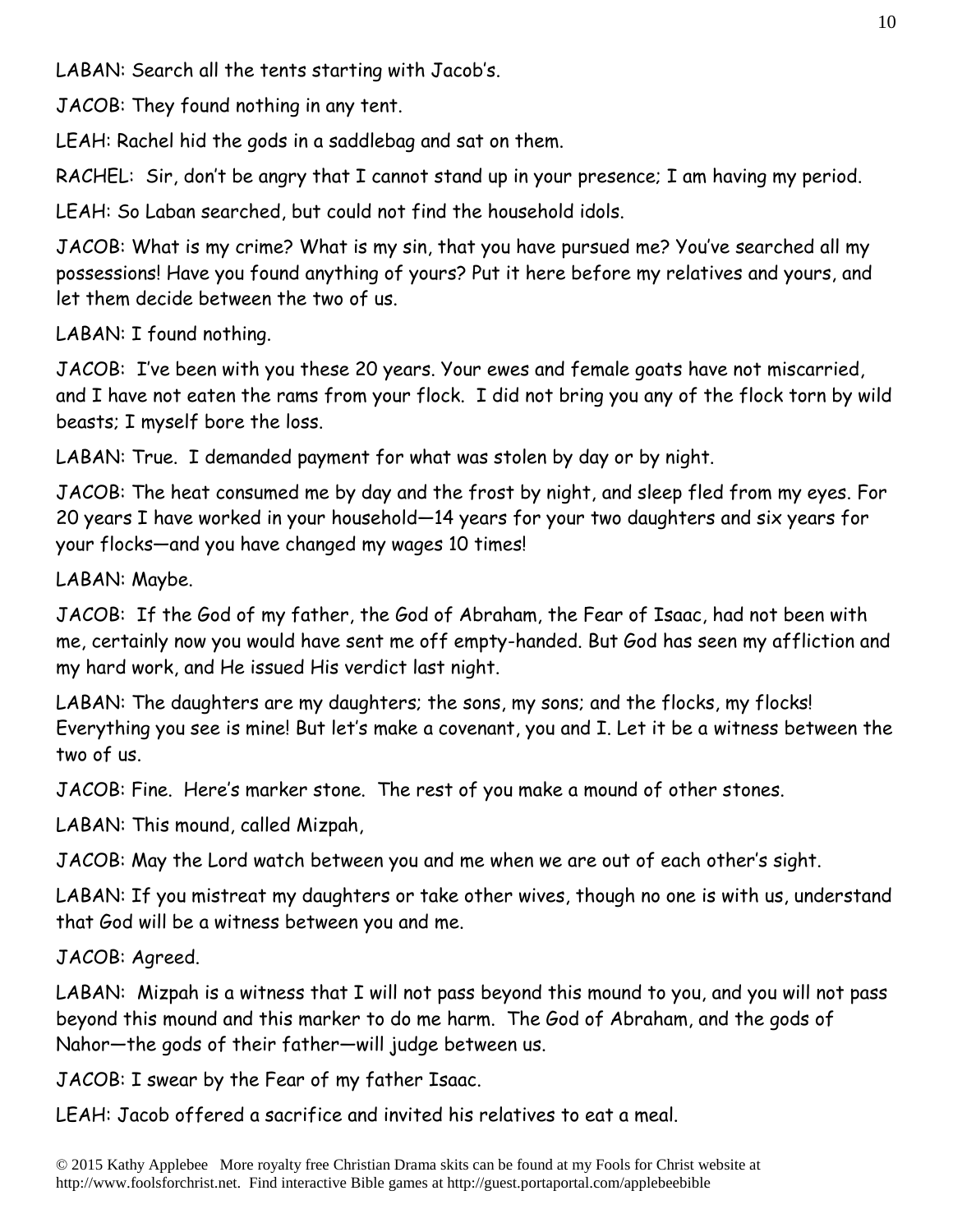RACHEL: Laban got up early in the morning, kissed his grandchildren and daughters, and blessed them.

LEAH: Then Laban left to return home.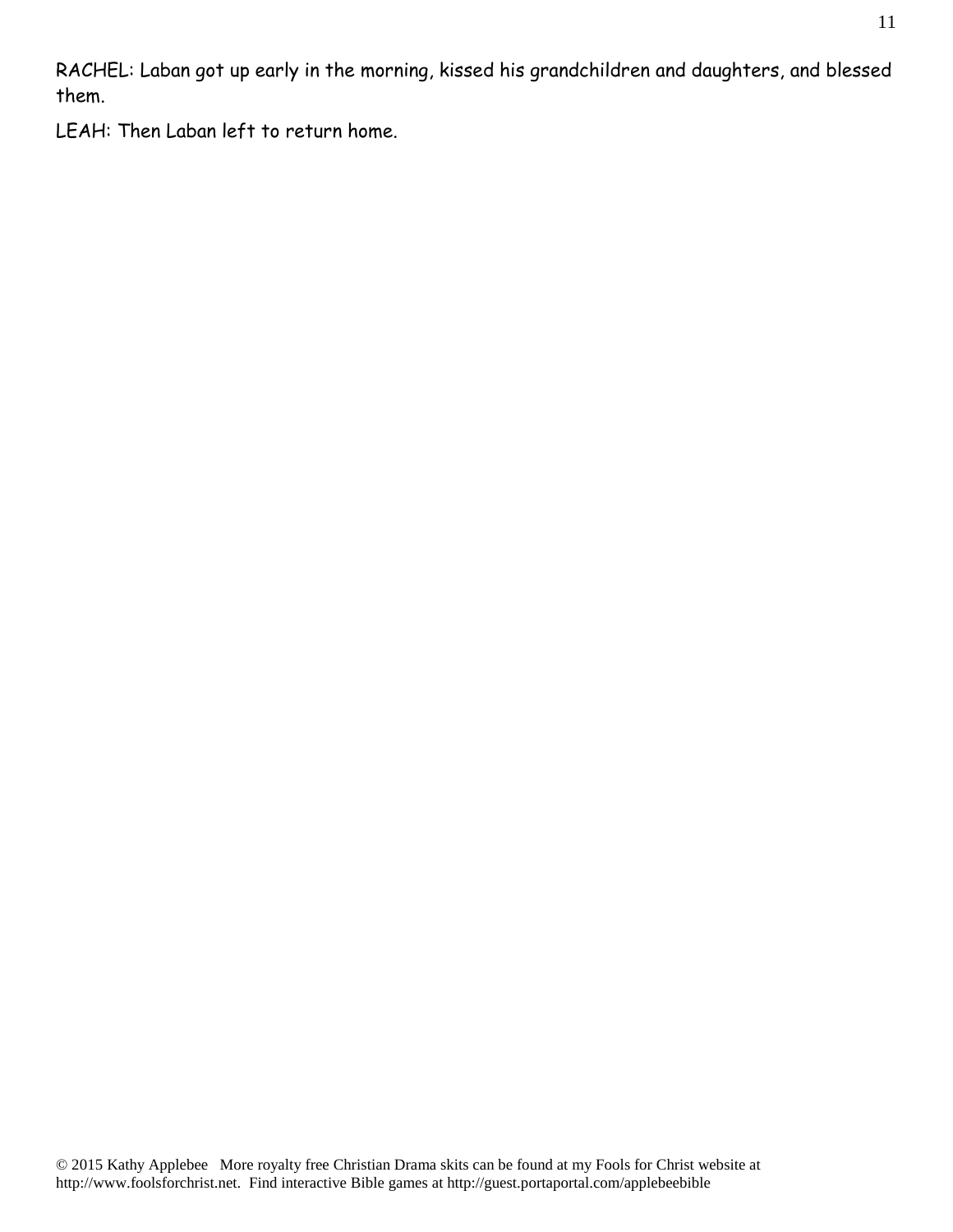#### Preparing to Meet Esau

JACOB: We are getting close to my brother Esau. Go tell him I have been staying with Laban and have been delayed until now.

JACOB'S SERVANT: Yes, sir.

JACOB: Tell him I have oxen, donkeys, flocks, male and female slaves and that I sent this message to inform my lord, to seek his favor.

JACOB'S SERVANT: We went to your brother Esau; he is coming to meet you—and he has 400 men with him.

JACOB: *(greatly afraid and distressed)* Divide our company into two camps. If Esau comes to one camp and attacks it, the remaining one can escape.

LEAH: Maybe we should pray.

JACOB: God of Abraham and my father Isaac, the Lord who said to me,

VOICE OF GOD: Go back to your land and to your family, and I will cause you to prosper.

JACOB: I am unworthy of all the kindness and faithfulness You have shown Your servant. Indeed, I crossed over this Jordan with my staff, and now I have become two camps. *(begging in fear)* Please rescue me from the hand of my brother Esau, for I am afraid of him; otherwise, he may come and attack me, the mothers, and their children.

VOICE OF GOD: I will cause you to prosper, and I will make your offspring like the sand of the sea, which cannot be counted.

LEAH: Jacob sent part of what we had as a gift for his brother Esau:

RACHEL: 14 200 female goats, 20 male goats, 200 ewes, 20 rams, 30 milk camels with their young, 40 cows, 10 bulls, 20 female donkeys, and 10 male donkeys.

JACOB: Go on ahead of me, and leave some distance between the herds.

JACOB'S SERVANT: Yes, sir.

JACOB: When my brother Esau meets you and asks, 'Who do you belong to? Where are you going? And whose animals are these ahead of you?' then tell him, 'They belong to your servant Jacob. They are a gift sent to my lord Esau. And look, he is behind us.'

JACOB'S SERVANT: Yes, sir.

JACOB: I want to appease Esau with the gift that is going ahead of me. After that, I can face him, and perhaps he will forgive me.

RACHEL: During the night Jacob got up and took us wives, his two female slaves, and his 11 sons, and crossed the ford of Jabbok along with all his possessions.

LEAH: A man wrestled with him until daybreak and dislocated his hip.

ANGEL: Let Me go, for it is daybreak.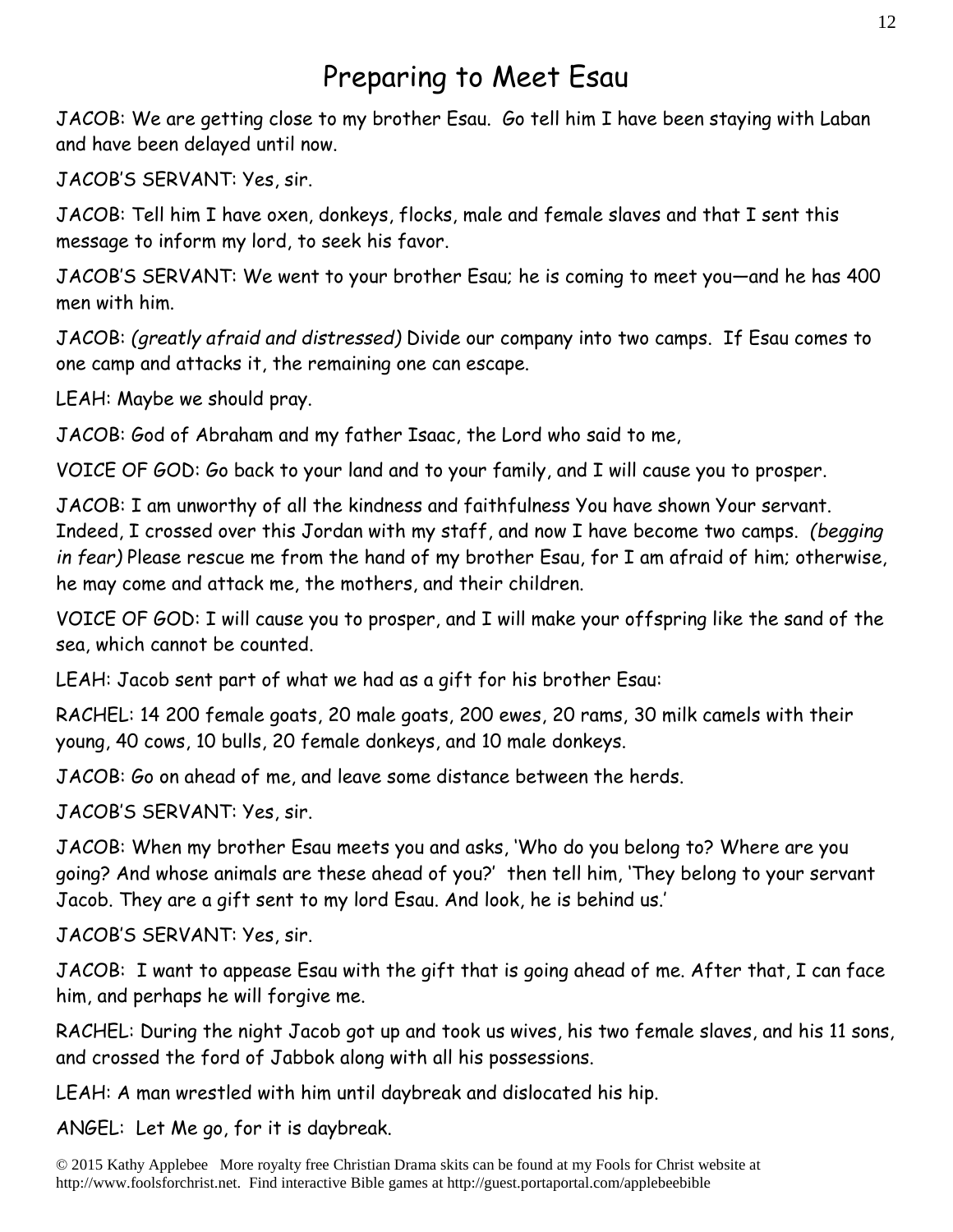JACOB: I will not let You go unless You bless me.

ANGEL: Your name will no longer be Jacob. It will be Israel because you have struggled with God and with men and have prevailed.

JACOB: I have seen God face to face and I have been delivered.

#### Jacob Meets Esau

JACOB'S SERVANT: Esau is coming with 400 men.

JACOB: Divide the children among Leah, Rachel, and the two female slaves. Put the female slaves and their children first, then Leah and her children next, and Rachel and Joseph last.

LEAH: Jacob went on ahead and bowed to the ground seven times until he approached his brother.

RACHEL: Esau ran to meet him, hugged him, threw his arms around him, and kissed him.

LEAH: Then they wept.

ESAU: Who are these with you?

JACOB: The children God has graciously given your servant.

ZILPAH: Bilhah and I approached him and bowed down.

RACHEL: Then Leah and her children.

LEAH: Last, Joseph and Rachel approached and bowed down.

ESAU: "What do you mean by this whole procession I met?

JACOB: To find favor with you, my lord.

ESAU: I have enough, my brother. Keep what you have.

JACOB: No, please! If I have found favor with you, take this gift from my hand. For indeed, I have seen your face, and it is like seeing God's face, since you have accepted me.

ESAU: Really?

JACOB: Please take my present that was brought to you, because God has been gracious to me and I have everything I need.

ESAU: Alright. Let's move on, and I'll go ahead of you.

JACOB: My lord knows that the children are weak, and I have nursing sheep and cattle. If they are driven hard for one day, the whole herd will die.

ESAU: Fine. I'll go ahead.

JACOB: Your servant will continue on slowly, at a pace suited to the livestock and the children, until I come to my lord at Seir.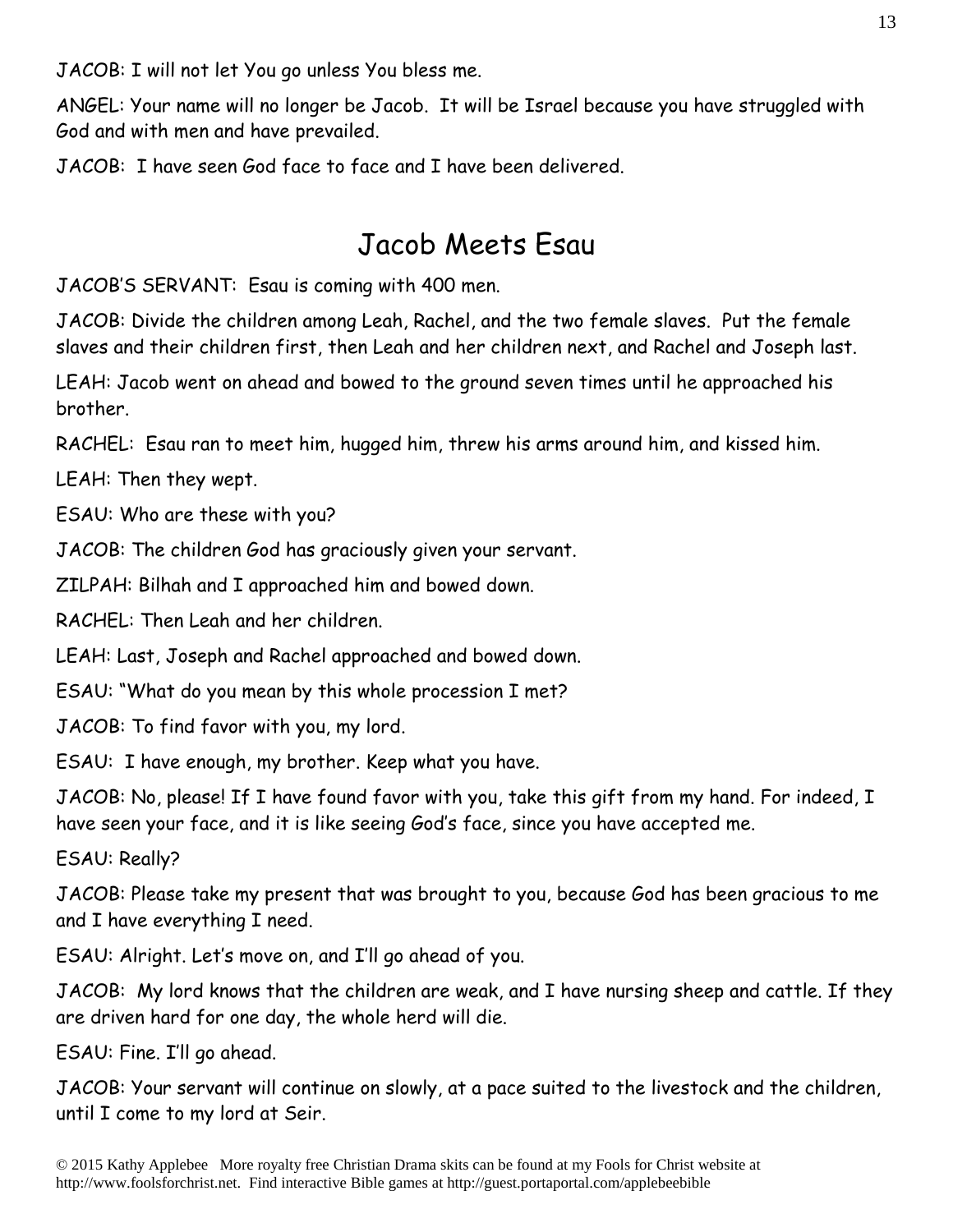ESAU: Let me leave some of my people with you.

JACOB: Why do that? Please indulge me, my lord.

### Jacob at Shechem

JACOB: *(to HAMOR)* Let me purchase a section of the field in front of the city of Shecham to pitch our tents.

HAMOR: I'll sell it for 100 coins.

JACOB: I name this altar I have built "God, the God of Israel."

HAMOR: My son wishes to marry your daughter Dinah. Intermarry with us; give your daughters to us, and take our daughters for yourselves. Live with us.

SHECHAM: Grant me this favor, and I'll give you whatever you say. Demand of me a high compensation and gift; I'll give you whatever you ask me. Just give the girl to be my wife!

SIMEON: (aside to audience) No way. He raped our sister and such a thing should not be done.

LEVI: We cannot do this thing because giving our sister to an uncircumcised man is a disgrace to us.

SIMEON: We will agree with you only on this condition: if all your males are circumcised as we are.

LEVI: If you will not be circumcised, then we will take Dinah and go.

SHECHAM: We and all our people agree.

LEAH: On the third day, when they were still in pain, Simeon and Levi, Dinah's brothers, took their swords, went into the unsuspecting city, and killed every male.

JACOB: You have brought trouble on me, making me odious to the inhabitants of the land. We are few in number; if they unite against me and attack me, I and my household will be destroyed.

SIMEON: Should he have treated our sister like a prostitute?

LEVI: No!

VOICE OF GOD: Get up! Go to Bethel and settle there. Build an altar there to the God who appeared to you when you fled from your brother Esau.

JACOB: Get rid of the foreign gods that are among you. Purify yourselves and change your clothes. We must get up and go to Bethel.

LEVI: Why?

JACOB: I will build an altar there to the God who answered me in my day of distress. He has been with me everywhere I have gone.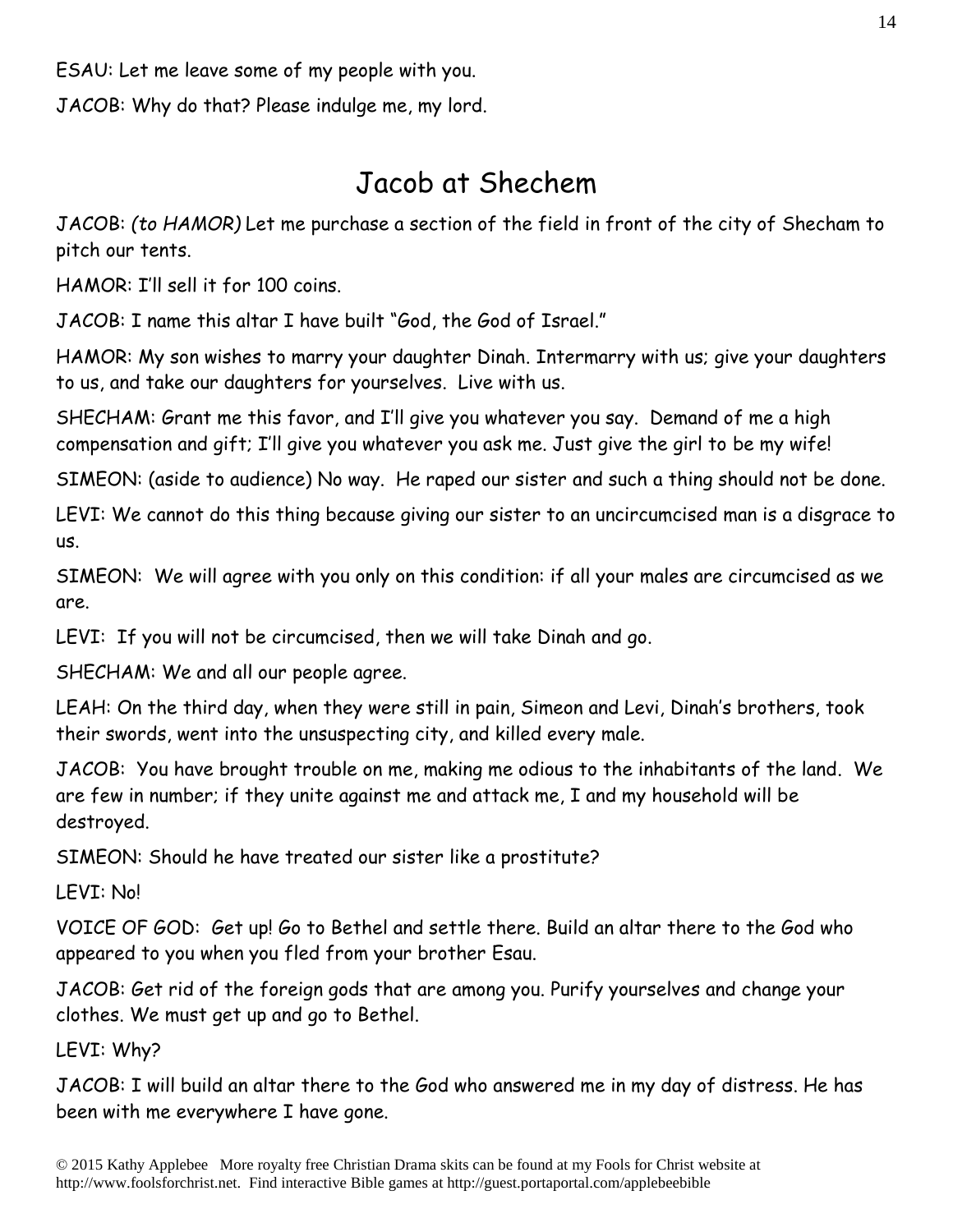RACHEL: Here are the foreign gods and earrings.

JACOB: Bury them under the oak tree.

LEVI When we set out, a terror from God came over the cities around them

SIMEON: They did not pursue us.

LEVI: Jacob built an altar at Bethel.

JACOB: This is the same place God revealed Himself to me when I fled from Esau.

VOICE OF GOD: Your name is Jacob but you will no longer be named Jacob. Your name will be Israel.

JACOB: Yes, Lord.

VOICE OF GOD: I am God Almighty. Be fruitful and multiply.

JACOB: (aside to audience) That's the same command he gave to Noah and his family.

VOICE OF GOD: A nation, indeed an assembly of nations, will come from you, and kings will descend from you. I will give to you the land that I gave to Abraham and Isaac. And I will give the land to your future descendants.

## Rachel's Death

RACHEL: I am about to have my second child but my labor is difficult.

MIDWIFE: Don't be afraid, for you have another son.

RACHEL: (with her last, dying breath). Let him be named Ben-oni, son of my sorrow.

JACOB: No, Benjamin, son of my right hand.

MIDWIFE: Rachel died and we went to his father Isaac who 180 years old.

LEVI: Isaac took his last breath and died.

ESAU: Jacob and I buried him.

JACOB: Esau moved away with his wives, sons, daughters, and all the people of his household, as well as his herds, all his livestock.

ESAU: I left because like in the time of Lot and Abraham, our possessions were too many for us to live together.

JACOB: Because of our herds, the land where we stayed could not support them.

ESAU: I lived in the mountains of Seir.

## Joseph's Dreams

GAD: (disgusted) That tattletale Joseph has brought a bad report to our father.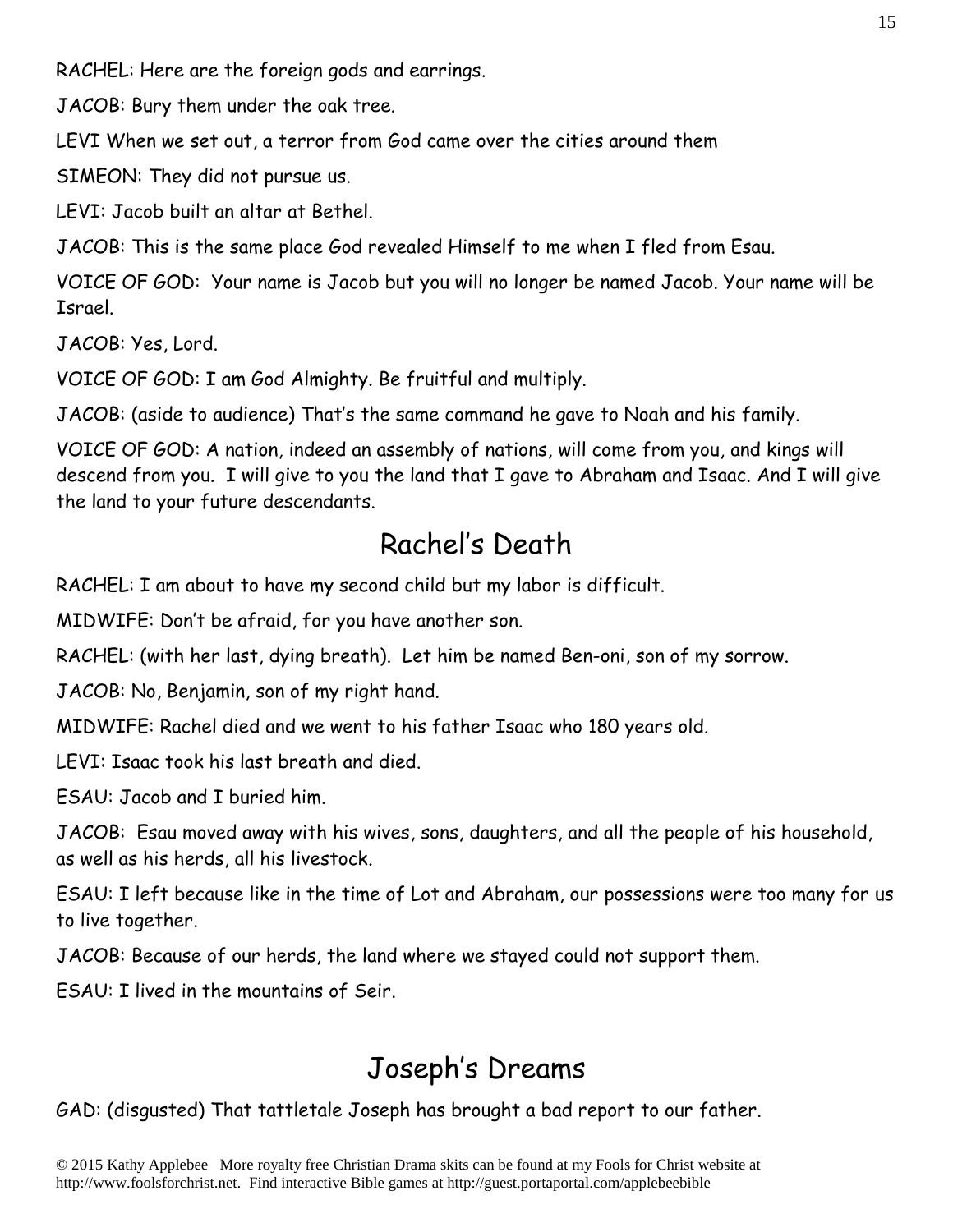LEVI: (jealous) Father loves him the best.

SIMEON: He made him that robe of many colors.

GAD: I hate him.

REUBEN: Did you hear his last dream?

GAD: The one about our sheaves bowing down to his?

REUBEN: Yes. Joseph! Are you really going to reign over us?

SIMEON: Are you really going to rule us?

JOSEPH: I had another dream, and this time the sun, moon, and 11 stars were bowing down to me.

JACOB: What kind of dream is this that you have had? Are your mother and brothers and I going to come and bow down to the ground before you?

REUBEN: Come on brothers, we must pasture the flocks at Shechem.

LEAH: A little later, Jacob sent Joseph to them.

JACOB: Go and see how your brothers and the flocks are doing, and bring word back to me.

LEAH: But Joseph did not come home.

REUBEN: Father, we found this robe of many colors. Examine it. Is it your son's robe or not?

JACOB: It is my son's robe. But all this blood on it! A vicious animal has devoured him. Joseph has been torn to pieces!

LEAH: Then Jacob tore his clothes, put sackcloth around his waist, and mourned for Joseph many days.

LEVI: Father, be comforted. You still have 11 sons.

JACOB*: (weeping)* No, I will go down to the grave to my son, mourning.

LEAH: At that time Judah left his brothers and a Canaanite woman.

JUDAH: When I returned home, I had three sons.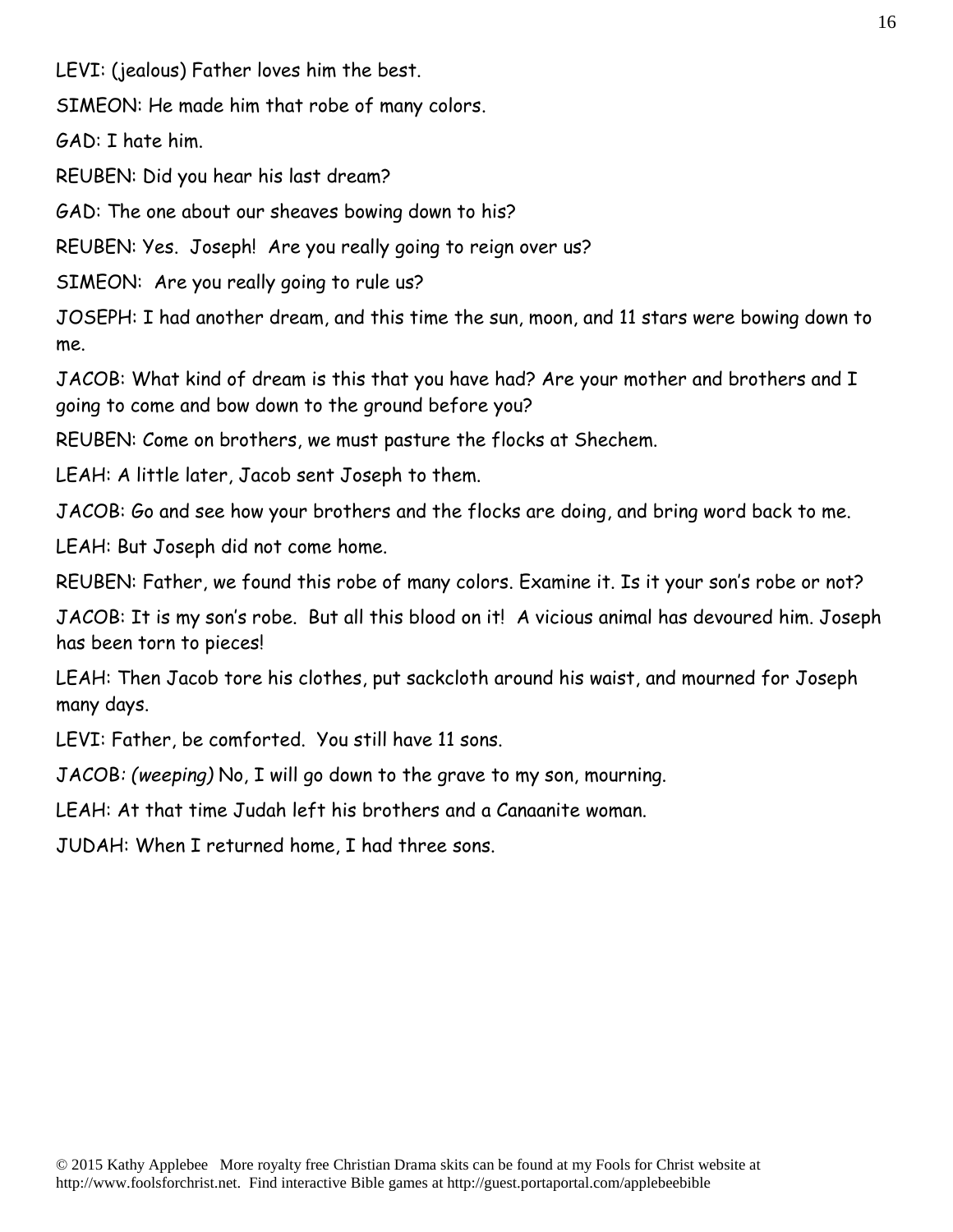## Joseph's Brothers in Egypt

JACOB: Why do you keep looking at each other? I have heard there is grain in Egypt. Go down there and buy some for us so that we will live and not die.

SIMEON: Of course, father.

JACOB: Benjamin will stay here (aside to audience) Something might happen to him on the trip.

LEAH: When the brothers returned, they had grain and bad news.

REUBEN: The man who is the lord of the country spoke harshly to us and accused us of spying on the country.

GAD: But we told him that we are honest and not spies.

DAN: We were 12 brothers, sons of the same father.

GAD: One is no longer living, and the youngest is now with our father in the land of Canaan.

DAN: The man who is the lord of the country said to us, 'This is how I will know if you are honest: Leave one brother with me, take food to relieve the hunger of your households, and go.

JUDAH: He said to bring back our youngest brother so he would know that we are not spies but honest men.

GAD: he promised to give Simeon back and to allow us to trade in Egypt.

JACOB: You have deprived me of my sons. Joseph is gone and Simeon is gone. Now you want to take Benjamin. Everything happens to me!

REUBEN: You can kill my two sons if I don't bring him back to you. Put him in my care and I will return him to you.

JACOB: My son will not go down with you, for his brother is dead and he alone is left. If anything happens to him on your journey, you will bring my gray hairs down to Sheol in sorrow.

REUBEN: Father, the famine is severe. We have used up the grain we had brought back from Egypt.

JACOB: Go back and buy us some food.

JUDAH: The man specifically warned us: 'You will not see me again unless your brother is with you.' If you will send our brother with us, we will go down and buy food for you.

JACOB: Benjamin is not going.

JUDAH: If you will not send him, we will not go, for the man said to us, 'You will not see me again unless your brother is with you.'

JACOB: Why did you cause me so much trouble? Why did you tell the man that you had another brother?

LEVI: The man kept asking about us and our family: 'Is your father still alive?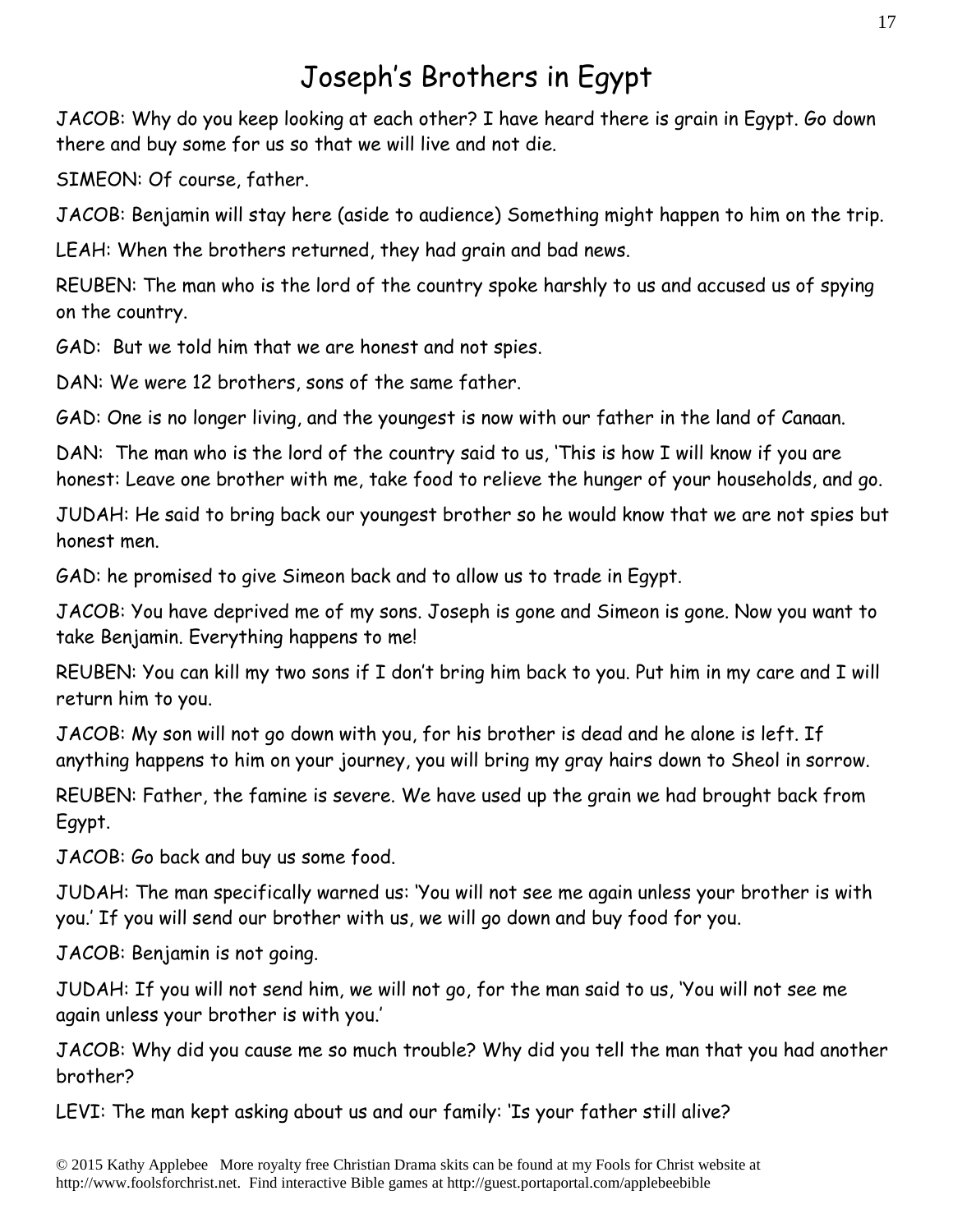REUBEN: Do you have another brother?'

GAD: And we answered him accordingly. How could we know that he would say, 'Bring your brother here'?

JUDAH: Send the boy with me. We will be on our way so that we may live and not die—neither we, nor you, nor our children. I will be responsible for him. You can hold me personally accountable!

JACOB: If you do not bring him back, you will be guilty forever.

JUDAH: If we had not wasted time, we could have come back twice by now.

JACOB: If it must be so, then do this: Put some of the best products of the land in your packs and take them down to the man as a gift.

REUBEN: —some balsam and some honey,

GAD: aromatic gum and resin,

LEVI: pistachios and almonds.

JACOB: Take twice as much money with you. Return the money that was returned to you in the top of your bags.

LEVI: Perhaps it was a mistake.

JACOB: Take your brother also, and go back at once to the man.

JUDAH: May God Almighty cause the man to be merciful to us so that he will release our other brother.

JACOB: And Benjamin. As for me, if I am deprived of my sons, then I am deprived.

LEAH: The men took this gift, double the amount of money, and Benjamin.

JACOB: When they returned, it was with food and good news.

BEN: Joseph is still alive, and he is ruler over all the land of Egypt!

JACOB*: (stunned)* That is unbelievable.

BEN: Look at these wagons Joseph had sent to transport all of us to Egypt.

JACOB: Enough! My son Joseph is still alive. I will go to see him before I die.

# Jacob Leaves for Egypt

BEN: We set out with all we owned.

JACOB: That night, I offered sacrifices to the God of my father Isaac.

VOICE OF GOD: Jacob, Jacob!

JACOB: Here I am.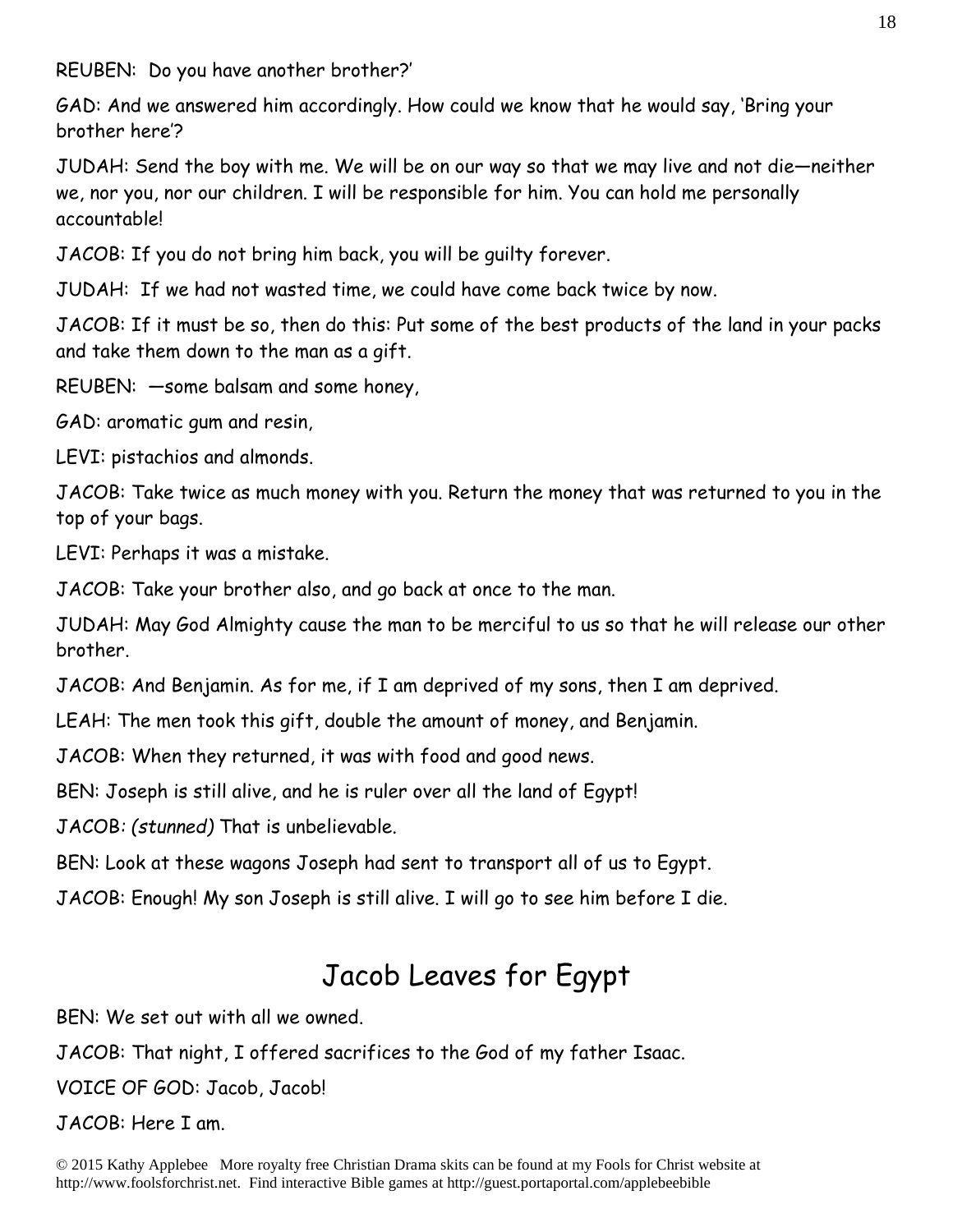VOICE OF GOD: I am God, the God of your father. Do not be afraid to go down to Egypt, for I will make you into a great nation there. I will go down with you to Egypt, and I will also bring you back. Joseph will put his hands on your eyes.

LEVI: The total number of persons belonging to Jacob—his direct descendants, not including the wives of Jacob's sons—came to 66.

BEN: If you add in Jacob, Joseph and Jospeh's sons, the total is 70.

JACOB: Judah, go on ahead to Joseph to prepare for out arrival

BEN: When we arrived at Goshen, Joseph hitched the horses to his chariot and met his father Israel.

REUBEN: He threw his arms around him, and wept for a long time.

JACOB: At last I can die, now that I have seen your face and know you are still alive!

JOSEPH: I will inform Pharaoh, you have arrived. When Pharaoh asks, 'What is your occupation?' you are to say, 'Your servants, both we and our fathers, have raised livestock from our youth until now.'

BEN: Why not say shepherds?

JOSEPH: All shepherds are abhorrent to Egyptians.

## Pharaoh Welcomes Jacob

JOSEPH: *(to PHARAOH)* My father and my brothers, with their sheep and cattle and all that they own, have come from the land of Canaan and are now in the land of Goshen.

Pharaoh: What is your occupation?

SIMEON: Your servants are shepherds.

PHARAOH: *(to JOSEPH)* Settle your father and brothers in the best part of the land. They can live in the land of Goshen.

JOSEPH: Yes, Pharaoh.

Pharaoh: If you know of any capable men among them, put them in charge of my livestock.

JOSEPH: This is my father Jacob.

JACOB: The Lord bless you.

Pharaoh: How many years have you lived?

JACOB: My pilgrimage has lasted 130 years. My years have been few and hard, and they have not surpassed the years of my fathers during their pilgrimages.

BEN: Joseph provided our father, us brothers, and all our father's household with food.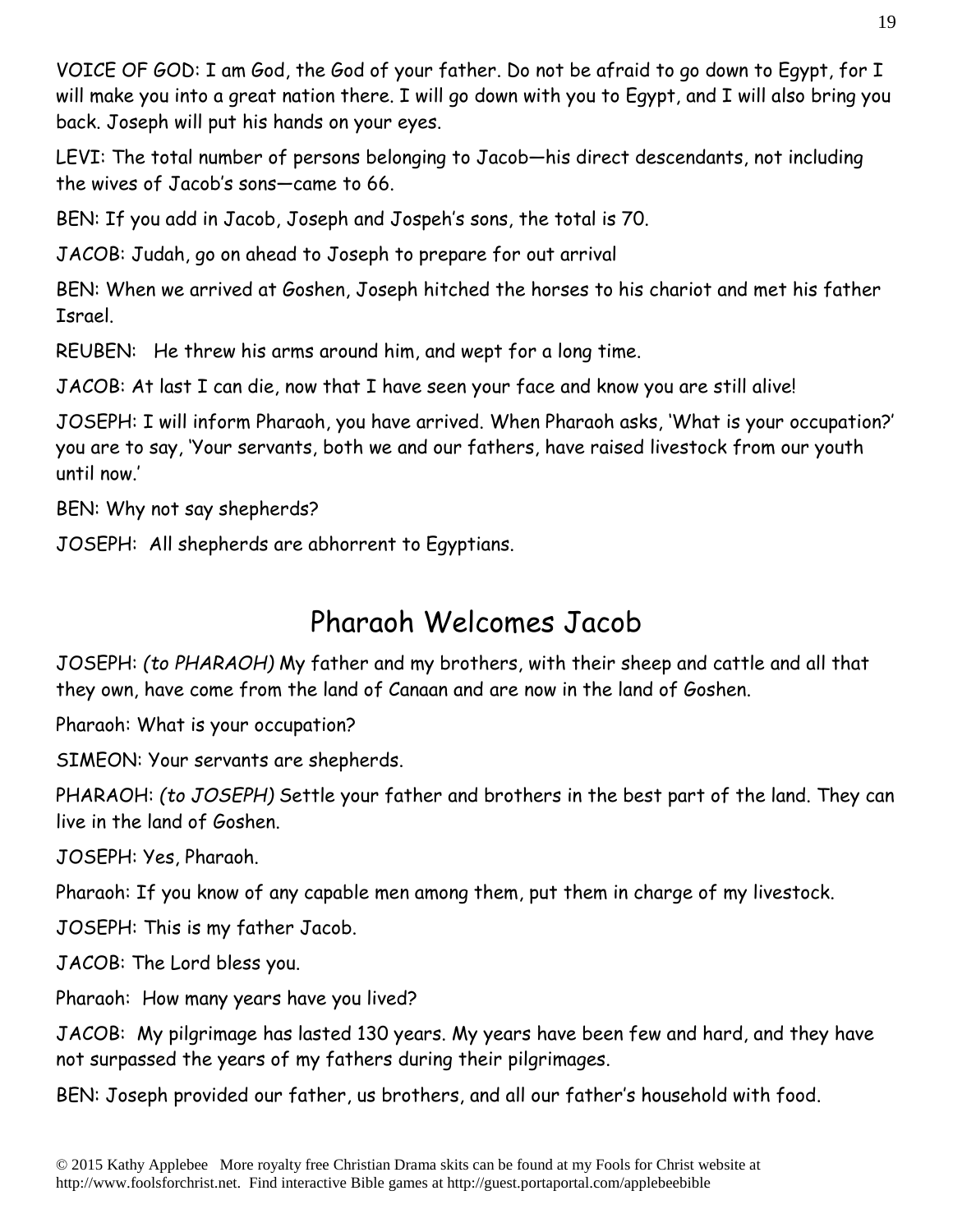## Jacob's final years

JACOB: I am now 147 years old. Send for Joseph so I may bless him and his sons before I die.

JOSEPH: Father, I am here,

JACOB: Promise me that you will deal with me in kindness and faithfulness. Do not bury me in Egypt. When I rest with my fathers, carry me away from Egypt and bury me in their burial place.

JOSEPH: I will do what you have asked.

JACOB: God Almighty appeared to me and blessed me. He said to me, 'I will make you fruitful and numerous; I will make many nations come from you.

JOSEPH: I know. God promised to give Canaan as an eternal possession to your future descendants.

JACOB: Your two sons born to you in the land of Egypt before I came are now mine.

JOSEPH: So Ephraim and Manasseh belong to you just as Reuben and Simeon do

JACOB: Yes. Children born to you after them will be yours and will be recorded under the names of their brothers with regard to their inheritance.

JOSEPH: Here are my sons that God has given me here.

JACOB: I will bless them. I never expected to see your face again, but now God has even let me see your offspring.

JOSEPH: Place your hands on them and bless them, father.

JACOB: May the God who has been my shepherd all my life to this day, the Angel who has redeemed me from all harm—may He bless these boys and may they grow to be numerous within the land

JOSEPH: Father, you have your right hand on Ephraim's head; it should be on Manasseh's because he is the oldest.

JACOB: I know, my son, I know! He too will become a tribe, and he too will be great; nevertheless, his younger brother will be greater than he, and his offspring will become a populous nation.

LEVI: Then Jacob called his sons and told them what will happen in the days to come.

REUBEN: He told me, Reuben

JACOB: Reuben, you are my firstborn, my strength and the firstfruits of my virility, excelling in prominence, excelling in power. 4 Turbulent as water, you will no longer excel, because you got into your father's bed and you defiled it.

LEVI: To Simeon and I he said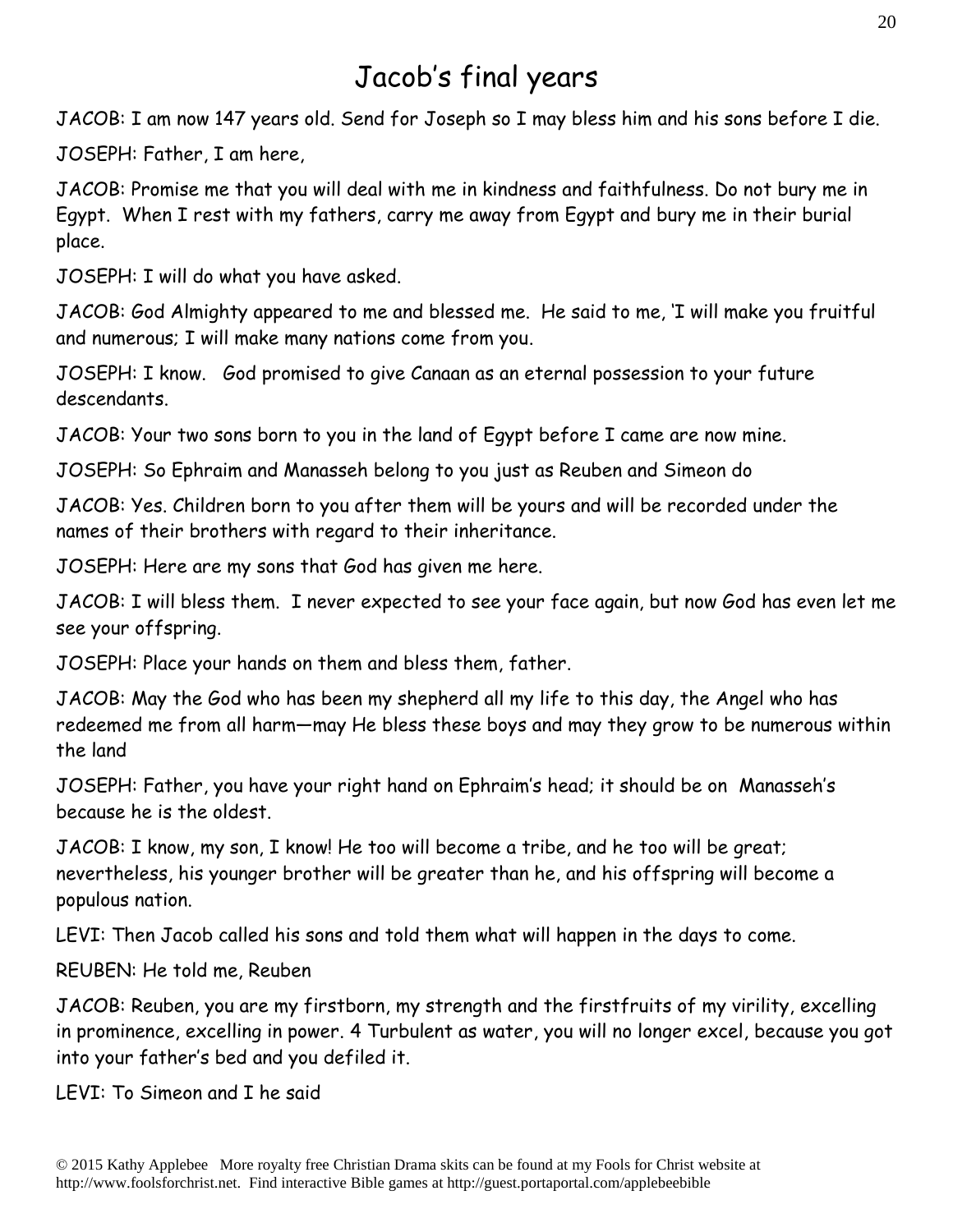JACOB: Your knives are vicious weapons. May I never enter their council; may I never join their assembly. For in their anger they kill men; their anger is cursed, for it is strong, and their fury, for it is cruel!

JUDAH: To me Judah, he said

JACOB: Judah, your brothers will praise you. Your hand will be on the necks of your enemies; your father's sons will bow down to you. Judah is a young lion— the scepter will not depart from Judah or the staff from between his feet until He whose right it is comes and the obedience of the peoples belongs to Him.

JUDAH: Thus it was prophesied kings like David and Jesus would come from Judah

JACOB: Zebulun will live by the seashore and will be a harbor for ships

ISSACHAR: To me, Issachar, he said,

JACOB: Issachar is a strong donkey lying down between the saddlebags. He saw that his resting place was good and that the land was pleasant, so he leaned his shoulder to bear a load and became a forced laborer.

DAN: Next father talked about me and one of my most famous offspring – Samson,

JACOB: Dan will judge his people as one of the tribes of Israel. He will be a snake by the road,

DAN: a viper beside the path, that bites the horses' heels so that its rider falls backward.

GAD: Gad will be attacked by raiders, but he will attack their heels.

JACOB: Asher's food will be rich, and he will produce royal delicacies. Naphtali is a doe set free that bears beautiful fawns.

JOSEPH: Joseph is a fruitful vine, a fruitful vine beside a spring; its branches climb over the wall.

JACOB: The archers attacked him, shot at him, and were hostile toward him.

JOSEPH: Yet his bow remained steady ,and his strong arms were made agile by the hands of the Mighty One of Jacob,

JACOB: by the name of the Shepherd, the Rock of Israel, by the God of your father who helps you, and by the Almighty who blesses you

JOSEPH: with blessings of the heavens above, blessings of the deep that lies below, and blessings of the breasts and the womb.

JACOB: May the bounty of the eternal hills rest on the head of Joseph, on the crown of the prince of his brothers.

BENJAMIN: Benjamin is a wolf; he tears his prey. In the morning he devours the prey, and in the evening he divides the plunder.

JACOB: I am about to be gathered to my people. Bury me with my fathers in the cave Abraham purchased from Ephron the Hittite as a burial site.